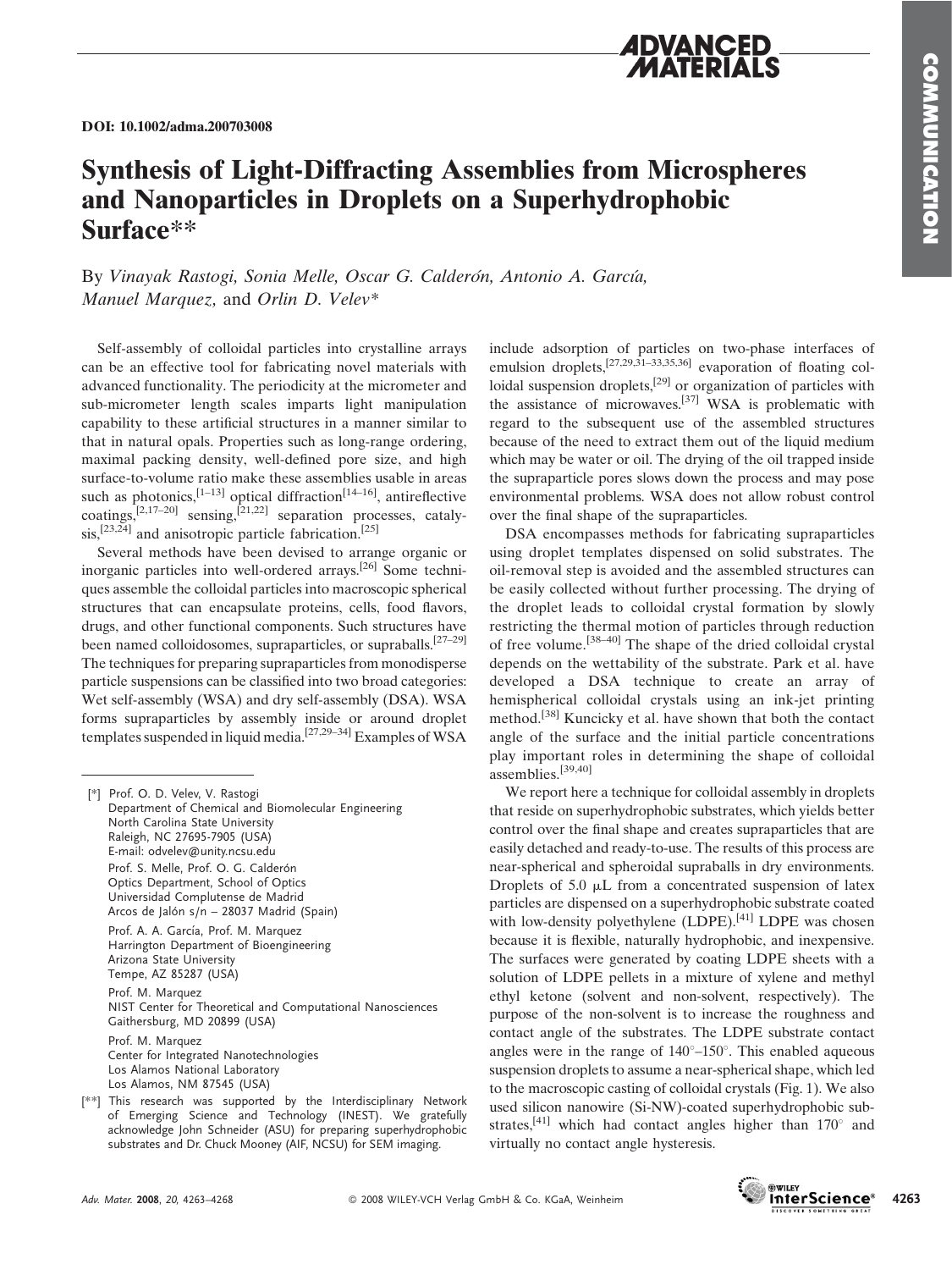



Figure 1. Schematics of the process for making spherical colloidal assemblies on superhydrophobic surfaces: a) latex opal ball, and b) latex and gold opal ball. The inset is a scanning electron microscopy image that displays the hexagonal close-packed structure of latex spheres inside an opal ball of 540 nm latex.

The droplet templates easily roll off Si-NW substrates owing to their extremely high hydrophobicity and low contact-angle hysteresis. Hence, artificial local pinning spots were created by scratching with a sharp needle on such substrates to anchor the droplet templates. We did not encounter this problem while working with LDPE substrates because of the measurable difference between their advancing and receding contact angles.[41] The cracks between the LDPE crystals on the substrate act as small pinning areas. These areas were used to hold the droplets in place while letting them dry. The free volume available for the latex particles in the water droplets keeps decreasing because of solvent evaporation, hence, the particles are forced to organize into close-packed microsphere crystals (inset of Fig. 1a). The droplets were continuously monitored during the drying process while illuminated with a near-collimated beam of light. The surface of the drying droplets begins to display colored ringlike diffraction patterns within 15 min of dispensing the droplets. The colored rings appear because of the formation of colloidal crystals from latex spheres adjacent to the surface by concentration of the particles left behind by the evaporating water. A typical timeline of appearance of colored ring patterns in suspended droplets with latex spheres is presented in Figure 2a. We refer to these structures as ''opal balls'' because of their colorful appearance. After ca. 60 min almost all of the solvent has evaporated and a supraball with a hexagonal close-packed crystal arrangement of polystyrene spheres is formed (inset in Fig. 1a). We dispensed multiple droplets on the same substrate and studied the shape of the final dried supraballs by imaging their top and side profiles. Their structure and resulting diffraction pattern are analyzed and discussed in the later part of this Communication.

In the next step of the experiments, we prepared supraparticles from a mixed suspension of latex microspheres and gold nanoparticles. Because the gold nanoparticles are small enough to pass through the interstices of the latex particles, most of them are transported to the surface during the solvent evaporation. Thus, the concentration of gold nanoparticles near the supraparticle surface increases over time. During the final stages of drying, the gold nanoparticle suspension dewets the latex microsphere network and clusters within some of the crystal domains on the supraparticle surface. Continuous monitoring by highmagnification optical microscopy and scanning electron microscopy (SEM)

analysis of dried supraparticle surfaces (Fig. 3) provide evidence for the dewetting phenomena. The results point out that during the co-assembly process the gold nanoparticle aggregates are deposited in and around the voids in the latex crystal network without altering the packing density of the latex spheres in the supraballs. The gold nanoparticle network does not change the structure or cover completely the latex crystal domains on the supraball surface, which retain a similar colored ring appearance as in the latex-only supraballs. The microsphere arrangement was analyzed by comparing scanning electron microscopy images of latex opal balls (inset Fig. 1a) with latex and gold opal balls (Fig. 3). The presence of gold nanoparticles aids in observing high-contrast colors on the surface of the assemblies (Fig. 2b and c).

A notable feature of these assemblies is that they sparkle in a multitude of colors. The colored domains are organized in series of concentric rings. The surface of the opal balls is made from localized crystal domains, which diffract light in different directions depending on the relative orientation of their crystal plane with respect to a fixed-position light source and the opal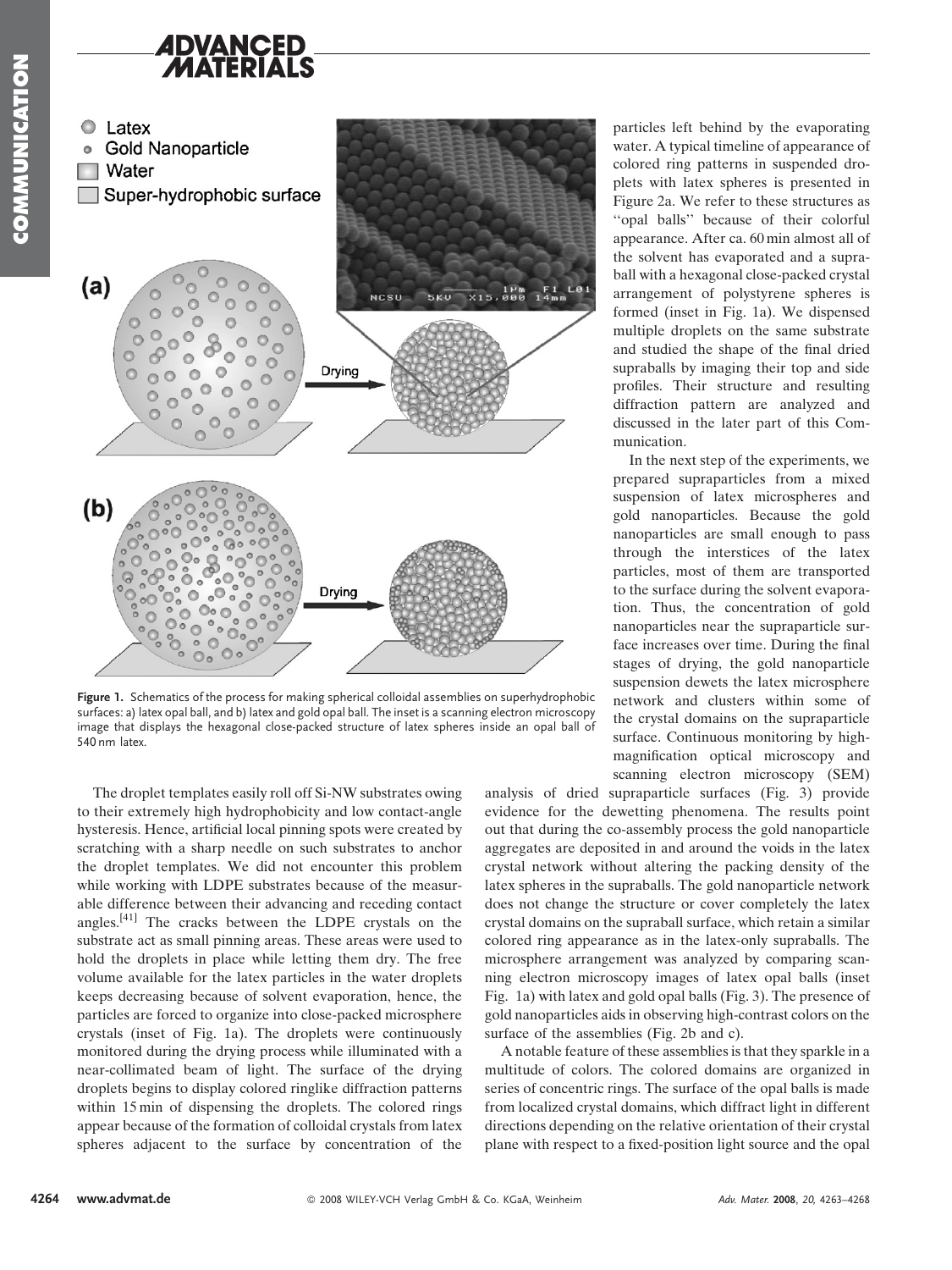## **ADVANCED** MATFRIALS



Figure 2. Timeline of formation of spherical opal assemblies on a superhydrophobic Si-NW substrate: a) latex, b) latex and 0.1 wt % Au nanoparticles, and c) latex and 1.0 wt % Au nanoparticles. The latex microsphere diameter is 540 nm in each droplet. The Au nanoparticle diameter is 22 nm. Scale bars: 500 µm.



Figure 3. SEM image of the surface of a supraparticle made from a mixture of 540 nm latex and 22 nm gold nanoparticles. Dark spheres are latex and bright regions are clusters of gold nanoparticles. Scale bar: 5  $\mu$ m. The inset is a SEM image of the whole supraparticle with patches of gold scattered all over the surface. The scale bar in the inset is  $200 \mu m$ .

ball. That is why the rings appear fragmented in domains of slightly different colors. We used different size latex particles to determine how their diameter affects both the size and color of the diffraction rings on the surface of the supraballs. The diameters of the latex particles were 320 nm, 420 nm, 540 nm, 720 nm, 810 nm, and 1000 nm (Fig. 4). These latex suspensions were also mixed with 0.21 wt % colloidal gold suspension in 1:1 volumetric ratio to make latex and gold opal balls (Fig. 5). The gold suspension dilutes the latex particles suspension by 50%, and thus the supraballs in Figure 5 are smaller than the ones in Figure 4. We observe reductions in the sizes of the colored rings on the supraball surface as the diameter of latex microspheres is increased from 420 nm to 1000 nm. The number of rings also increases with increasing latex diameter. The supraballs from 320 nm latex particles exhibit only one blue ring (Figs. 4 and 5), while supraballs with higher latex diameters produce blue, green, yellow, and red rings.

We investigated the physical origin of the colored rings and their correlation with the microsphere diameter and size of the supraballs. The commonly reported Bragg diffraction from indepth parallel layers of colloidal crystals does not explain our experimental results. Instead, we considered how the rows of particles on the surface of the supraballs interact with the incident light to render Bragg-type diffraction pattern. The interparticle spacing on the surface is varied by changing the size of the latex particles, which is analogous to changing the groove density in a diffraction grating. Light waves reflected from two adjacent ''grooves'' (particle lines) on the supraparticle surface undergo constructive or destructive interference, depending on the path difference. The diffraction–reflection phenomenon occurs solely on the surface so the effective refractive index of the media is the same as air. The following formula for the path difference was derived from the geometry of the curved supraparticle surface (Fig. 6)

$$
m\lambda = d \times \left[ \sin (90 - \alpha) + \sin (\theta - \alpha) \right] \tag{1}
$$

where  $m = 1, 2, 3, \ldots$  for first, second, and third sets of rings, respectively. The wavelength,  $\lambda$ , of the specific spot on a colored ring is estimated by comparing circular spots of 10 pixel diameter from the colored rings in the optical micrograph of the opal ball to the standard Commission internationale de l'éclairage (CIE) 1931 chromaticity diagram.<sup>[42]</sup> The variable d is the interplanar spacing for the colloidal crystal. The latex particles in the opal balls are arranged in the form of a facecentered cubic (FCC) lattice with the (111) plane parallel to the outer interface.<sup>[43]</sup> The interplanar spacing for  $(111)$  planes is  $d = \sqrt{2/3}D^{[44]}$  (D is the diameter of latex particles).  $\theta$  is the angle between the incident beam direction and the horizontal plane (Fig. 6). The calculations for  $\theta$  were done using two different geometrical methods. The first method takes into account the position of the shadow edge relative to the geometrical center of the supraparticle in the optical microscopy image. Height and distance trigonometry formulae were applied using measurements from side and top profile images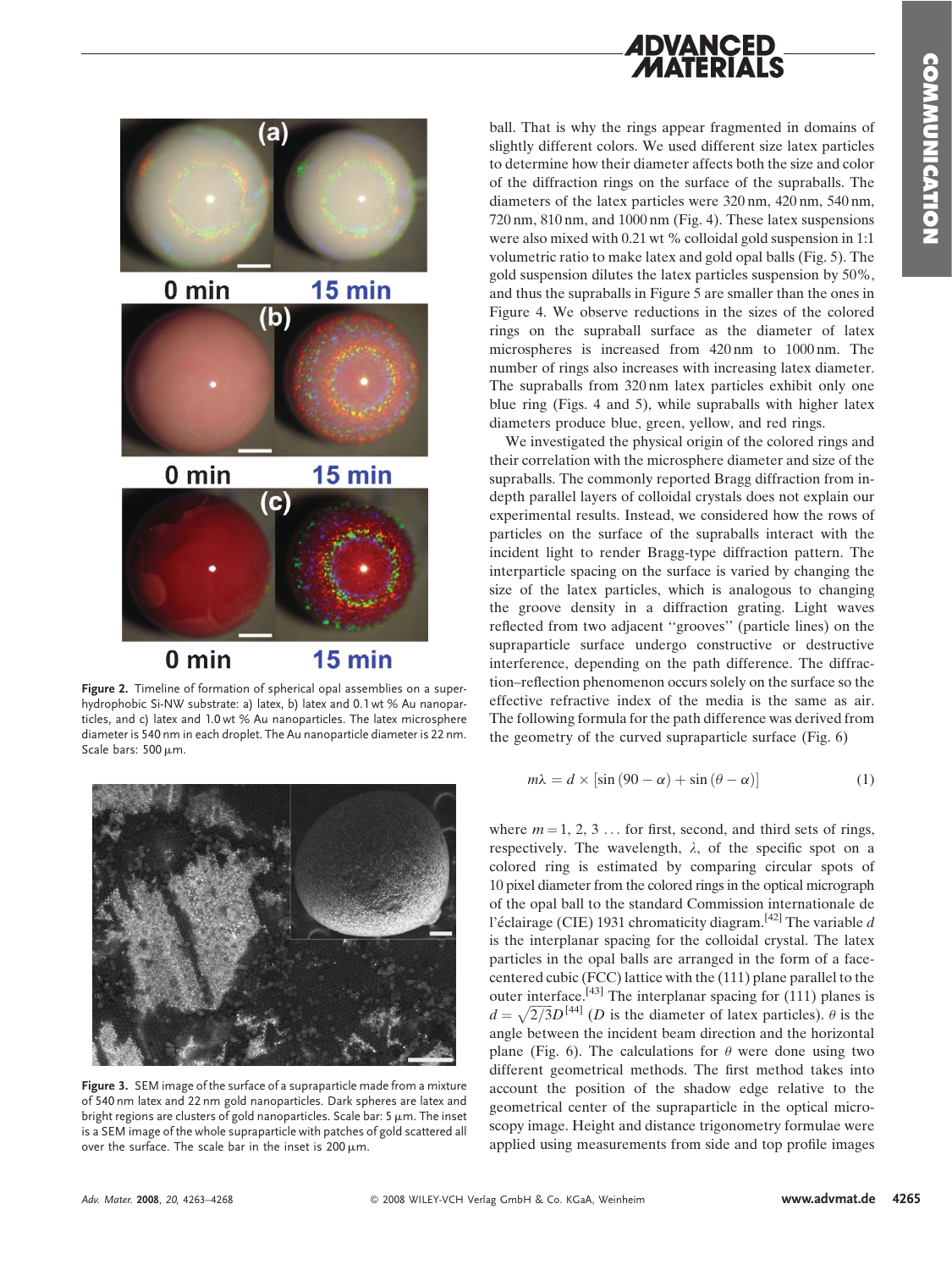## **ADVANCED** ATFRIALS



Figure 4. Optical microscopy images of latex opal balls made from microspheres with varying sizes taken under identical illumination conditions.

of the opal balls for determining  $\theta$ . We also estimated  $\theta$  from the relative position of the illuminator spot with respect to the geometric center of the supraparticle. The values of  $\theta$  obtained from both methods agree well with each other. For the images analyzed here,  $\theta$  takes a value close to 66°. The angle  $\alpha$ (between the radial direction and the horizontal plane) is calculated using the position of the colored spot under consideration relative to the center of the supraball.



Figure 5. Optical microscopy images of latex and gold nanoparticle opal balls containing microspheres of varying sizes, as in Figure 4.

A qualitative inspection of Equation 1 allows us to arrive at the following conclusions in agreement with the experimental observations (see Fig. 4): First, as we move further away from the position of the illuminator spot (which corresponds to  $m = 0$ , that is  $\alpha - \theta = 90^{\circ} - \alpha$ ) along the supraball surface, the path difference increases and, thus, shorterwavelength rings will appear closer to the illuminator spot. Second, an increase of latex particle size will lead to smaller diameter rings because the path difference should decrease proportionally to particle size. Note that the angular position of the rings (determined by  $\alpha$ ) will not be affected by the overall size of the opal balls. Opal balls with different sizes formed by latex particles of equal diameters will show the same pattern of diffraction rings. Indeed, identical colored ring patterns were formed in the experiment in supraballs of varying sizes synthesized from same diameter latex.

The number of rings and their angular positions (determined by  $\alpha$ ) in each supraball was similar regardless of their overall size, satisfying the conditions for same  $\alpha$  values in Equation 1.

The numerical measurements of the reflected wavelengths allowed us to compare our experimental results with Equation 1 in a more quantitative way. In Figure 7 we plot the variation of the normalized path length  $[\sin(90 - \alpha) + \sin(\theta - \alpha)]$  with respect to the normalized wavelength  $m\lambda/d$  for latex opal balls

> without Au nanoparticles. The experimental data follow a linear trend as predicted by Equation 1, without the use of any fitting parameter (Fig. 7). All data points are scattered close to the  $y = x$ line, which corresponds well with our theoretical estimates. This indicates that the colors of the rings of the supraparticles arise from surface light diffraction and are independent of the internal structure.

> The same type of optical analysis was done for the diffraction properties of latex and gold nanoparticle supraballs. The data for latex and gold nanoparticle balls match very well the diffraction grating theory in the same fashion as the latex opal balls (Fig. 7). The colored rings in latex and gold opal balls have exactly the same functional dependence on microsphere diameter and supraparticle size as the latex opal balls. This points out that the plasmon resonance of the gold nanoparticles on the surface does not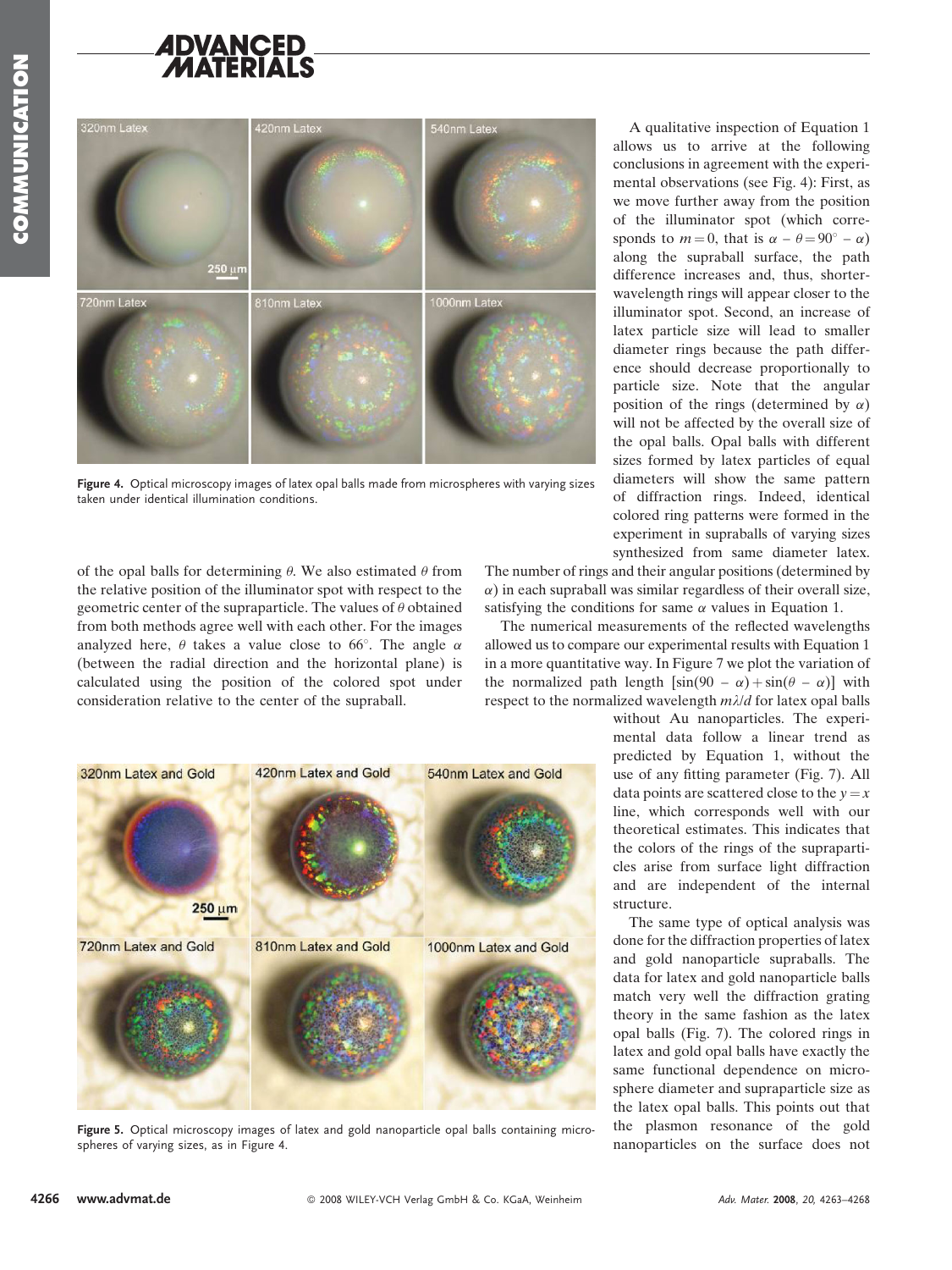

Figure 6. a) Colored rings in the top-view of a 540 nm latex opal ball. b) Side-view schematics of the angles used in the theoretical calculation of wavelength for a particular color ring.

affect the formation of the colored rings and corroborates our previous conclusion that the interparticle spacing in the latex crystal does not change in the presence of the Au nanoparticles. The presence of gold nanoparticles in the pores between the latex, however, attenuates the back-scattering of light from the bulk, leading to the blackish appearance of latex and gold opal balls. This unexpected result also proves in another way our assumption that there is no contribution from bulk scattering inside the supraparticles in the development of colored rings. The nanoparticles simply enhance the visual attractiveness of the supraparticles by providing a dark background to create a better contrast for sharper visibility of the colored rings.

The method reported here is extremely easy to implement and avoids the oil-removal step,<sup>[29]</sup> thus making the colloidal



Figure 7. Normalized path difference versus the normalized wavelength for colored ring patterns in latex opal balls and latex/gold opal balls.

assemblies ready to collect and use. They can be easily detached from the substrate by gently tapping on the bottom of the superhydrophobic substrate. The dried spherical particle assemblies sometimes have a small flat area on the bottom due to the initial pinning of droplet templates. A detailed analysis of the evolution of the droplet shape is beyond the scope of this Communication. A substrate with a higher degree of hydrophobicity and lower difference between advancing and receding contact angles can reduce the pinning area, thus minimizing deviation from spherical shape in colloidal particles

*ADVANCED* 

MATERIALS

assemblies. However, this poses the problem of holding the droplets in place during manual dispensing. One solution could be to use ink-jet printing to dispense the droplets on a substrate with prede-

fined pinning spots of minimal dimensions. The production of supraballs can be easily automated by continuous dispensing of droplets on one side of a LDPE-crystal-coated ''conveyor belt'', and collecting dried assemblies on the other side.

The opal balls do not disintegrate when exposed to water. The near-spherical shape allows creation of discrete color bands upon exposure to collimated white light. Such particles can be used in decorative coatings. The well-defined and uniform pore size of the supraparticles can be used in applications such as drug delivery to provide slow controlledrate release of an infused drug. The conjugation of the microsphere surface with enzymes before forming supraparticles or including live cells within the structure can be utilized in the preparation of biocatalytic supports.[29] Magnetic functionality can be introduced in latex opal balls by adding magnetic nanoparticles to the initial latex suspension. We showed that nonuniform magnetic fields can pull the magnetic microparticles into the top hemisphere. Such anisotropic magnetic particles can be easily rotated and used, for example, for mixing in microfluidic devices. The methods and the types of supraballs formed can be diversified much in future research. The supraballs that we assembled to date are of millimeter-scale diameter. Depending on the precision in metering of initial droplet volume and local substrate properties, supraballs produced in the same batch had a variation of 10% in shape and size. Further refinements are required for control of the final size of the supraparticles. Owing to their close-packed structure, the latex spheres have maximum contact with their neighboring particles. However, the supraparticles still manifest brittleness because of the low strength of van der Waals attractions at small contact areas between microspheres. This creates the need for further reinforcement procedures to increase the mechanical stability of the structures.

In summary we demonstrate here a simple yet powerful technique that can be used in massively parallel manufacturing of diffracting particle assemblies in droplets suspended on